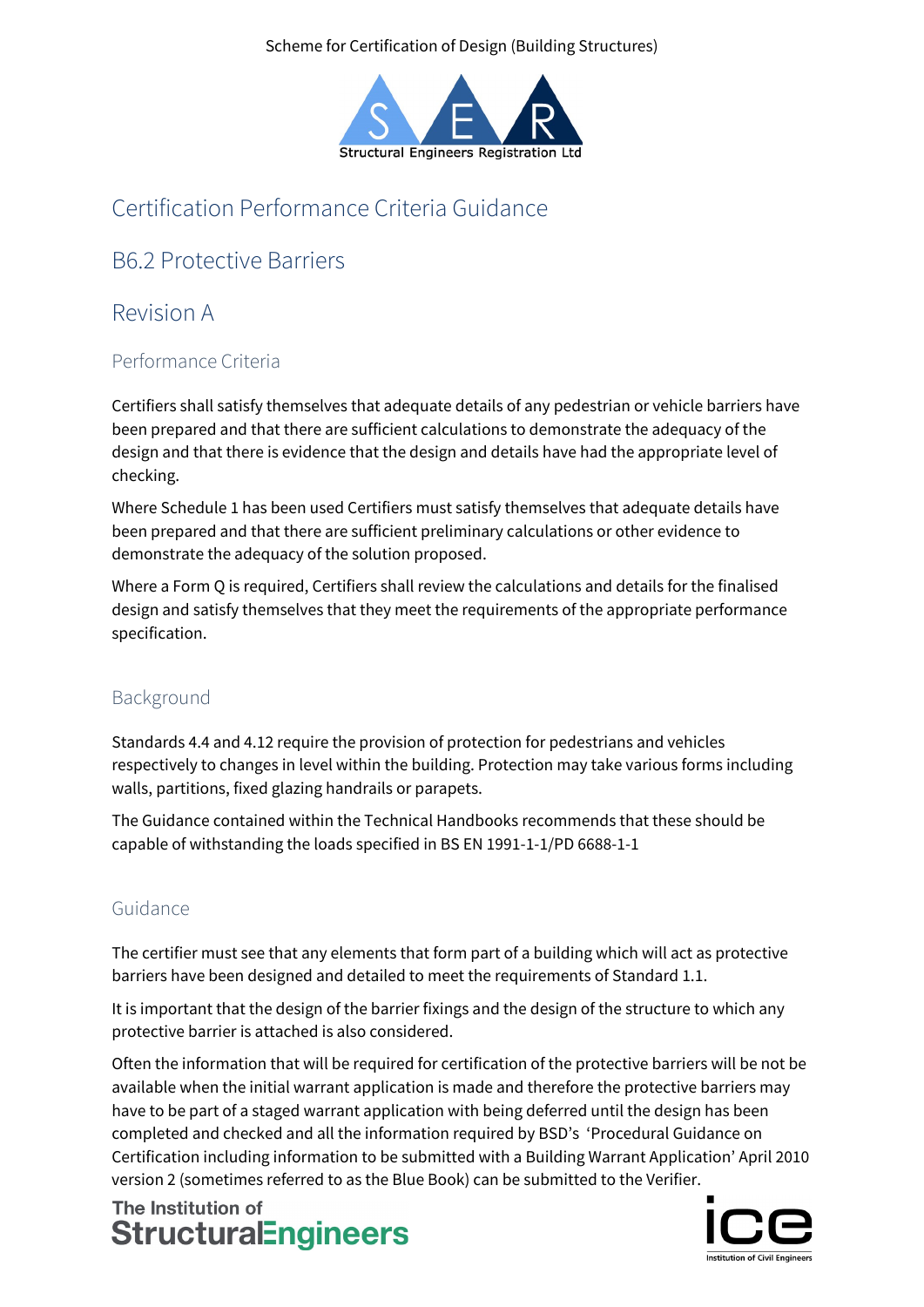Where appropriate, the certification of the design of protective barriers in buildings in Risk Groups 1A and 1B may be carried out using the third party designed details option, with the work included on Schedule 1. Detailed guidance on the use of this option is given in B1.4. It should be noted that this option is only to be used where the finalisation of the design is being carried out by a specialist contractor; the warrant drawings must contain sufficient details of the initial or conceptual design and there must be adequate justification for this design and that of the supporting structure.

Care must be taken to see that the deflection of all parts of the barriers are checked against recommended limits.

#### Examples of Major Non-conformances

Absence of or grossly inadequate evidence of the Certifier's review of the design of any protective barriers.

The design of any protective barriers clearly does not meet the requirements of Standard 1.1.

Absence of or grossly inadequate details of the protective barriers and their fixings.

Absence of or grossly inadequate calculations or other justification demonstrating the ability of the protective barriers and their fixings to support the required loads.

Absence of or grossly inadequate consideration of the ability of the supporting structure to withstand the loads from the barrier.

Absence of or grossly inadequate performance specification and details on the warrant plans, where the barriers were included on Schedule 1

Absence of or grossly inadequate calculations, etc. to justify the preliminary design shown on the warrant plans where the barriers were included on Schedule 1.

Absence of or grossly inadequate evidence to demonstrate that a review of a third party's finalised design for the protective barriers had been carried out by the Certifier before an interim or final Form Q was signed. (RC1 buildings only)

#### Examples of Improvement Issues

Insufficient evidence of the Certifier's review of the design of any protective barriers.

Inadequate details of the protective barriers and their fixings.

Inadequate calculations or other justification demonstrating the ability of protective barriers and their fixings to support the required loads.

Inadequate consideration of the ability of the supporting structure to withstand the loads from the barrier.

Inadequate performance specification and details on the warrant plans, where the barriers were included on Schedule 1

Inadequate or insufficient calculations, etc. to justify the preliminary design shown on the warrant plans where the barriers were included on Schedule 1